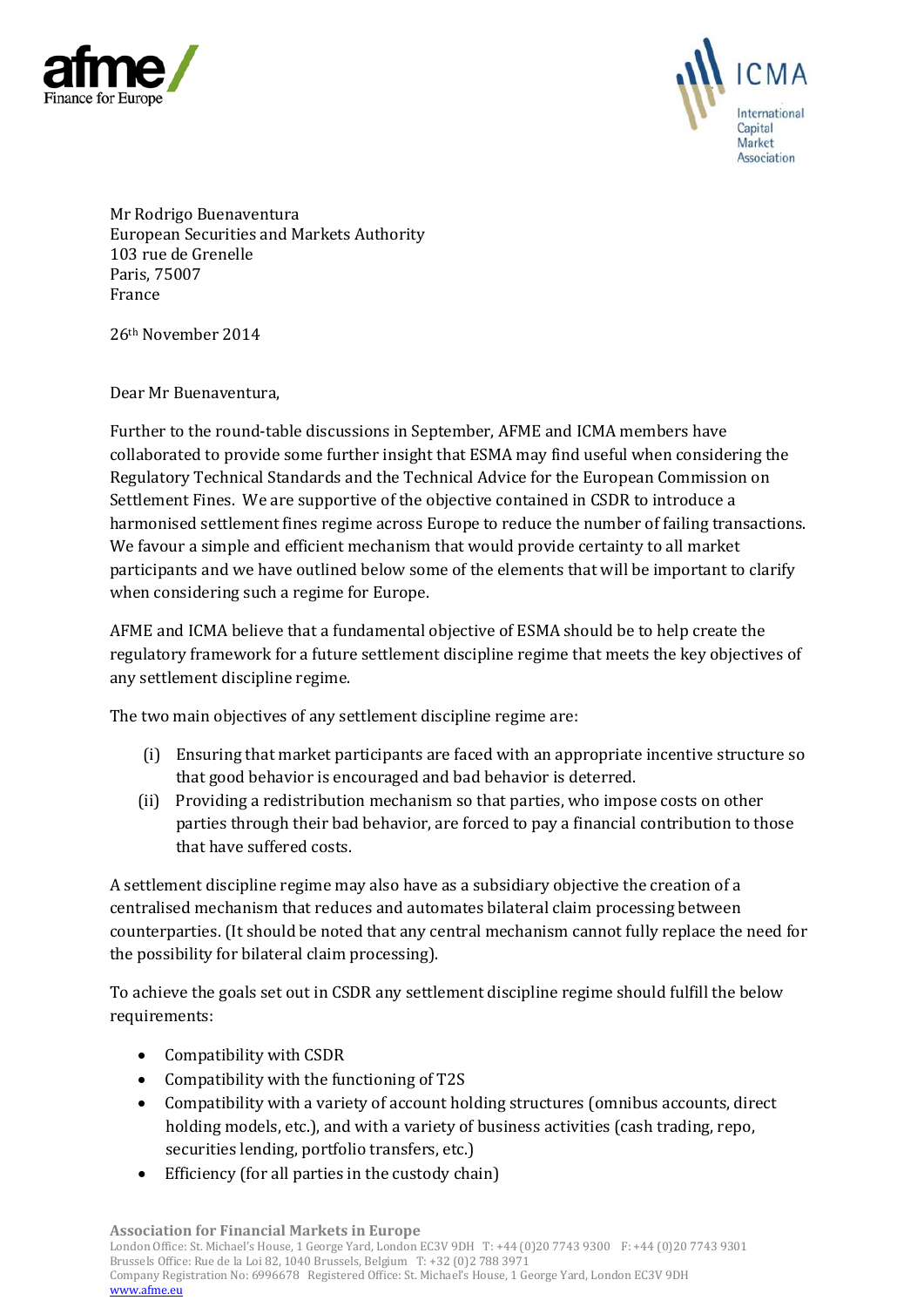



- Ability for intermediaries to allocate fines to parties in the custody chain that were responsible for individual failing transactions
- Ability for intermediaries to allocate proceeds of fines to parties in the custody chain that suffered cost as a result of bad behavior.
- No creation of anomalies (for example, incentives for inappropriate behavior)

In the industry discussions so far two archetypal models for a settlement discipline regime have been identified. One is a so-called "penalty with direct redistribution" model, and the other is a so-called "penalty with indirect distribution" model. Industry participants also have considered the option of a model without any distribution to CSD participants, but do not consider such a model to be in line with the requirements of CSDR.

# **Distribution of fines**

### **Characteristics of a "Penalty with direct redistribution" Model**

- Bilateral model (late settlement fine passes between the individual counterparties or their agents at the level of the CSD)
- Looks at individual transactions
- Logic is for no, or very limited, minimum thresholds

### **Characteristics of a central "Penalty with indirect distribution" Model**

- Multilateral model (indirect redistribution from good performers to bad performers)
- Looks at patterns of behavior (even though individual fines may be generated by individual transactions):
- Can handle minimum settlement efficiency thresholds

### **Approaches to fines regimes**

We recognise that different mechanisms can be applied in relation to the collection and distribution of settlement fines. We understand that the principal objective is to penalise late settlement of a transaction. However, there is also the possibility to transfer the collected penalties to the prejudiced counterparty or his agent. This will also address concerns that market makers or intermediaries in the transaction chain are unduly penalised. This can be achieved via a direct or indirect mechanism.

- An indirect mechanism may decide on a specific market settlement rate that should be adhered to. In simple terms, over a specific period, those parties that fall below that threshold would be charged and the respective penalties rebated to CSD participants (less CSD costs) that achieved a higher settlement rate than prescribed.
- The direct mechanism would seek to pass on the penalties from the failing counterparty (seller of buyer) or his agent to the aggrieved counterparty or his agent.

In order to assist ESMA's thinking industry participants have tried to summarise their perceptions of some of the advantages and disadvantages of each model.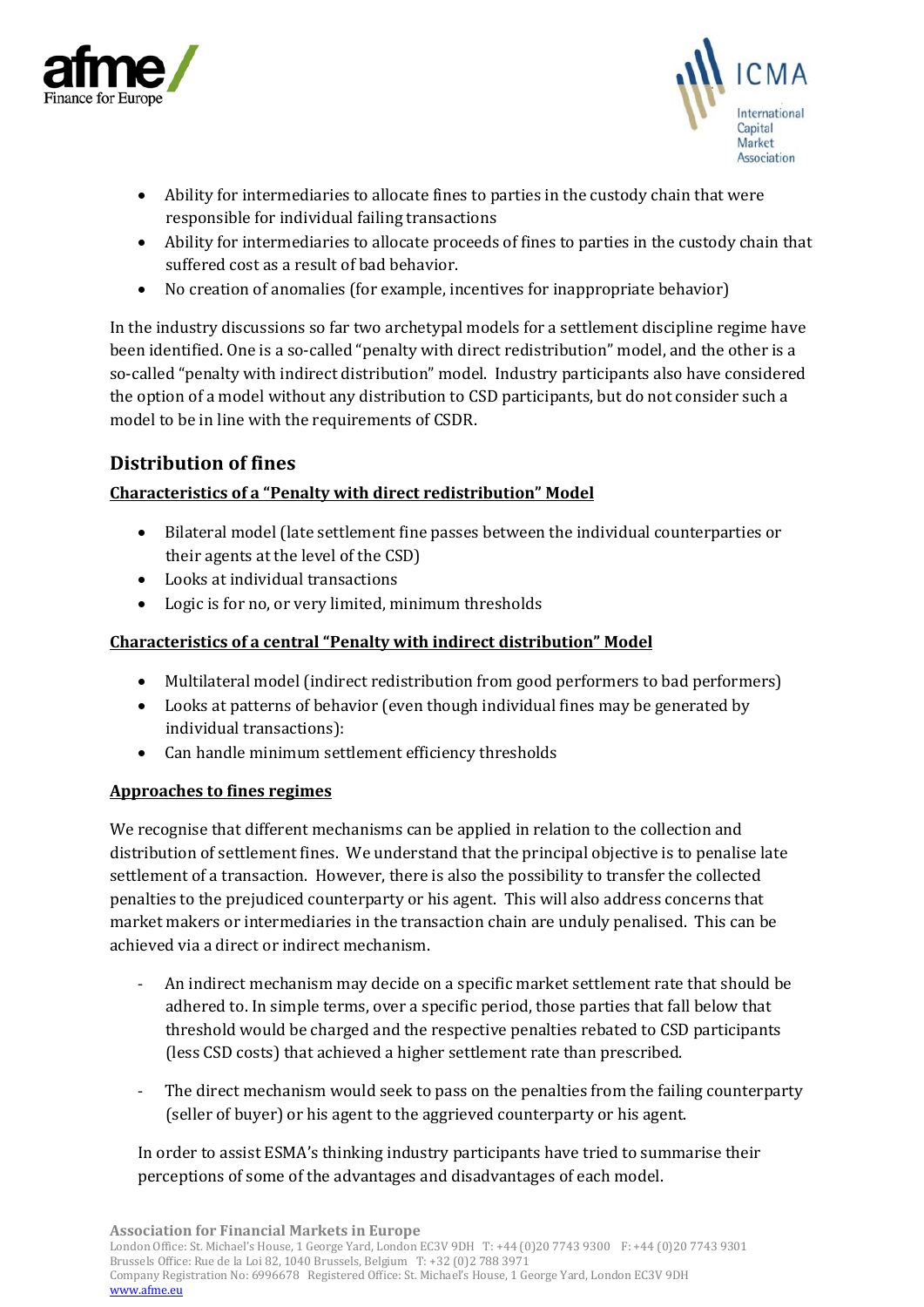



| <b>Basic Principles</b>                                                                              | <b>Penalty with direct</b><br>redistribution                                                                                                               | <b>Penalty with indirect</b><br>redistribution                                   |
|------------------------------------------------------------------------------------------------------|------------------------------------------------------------------------------------------------------------------------------------------------------------|----------------------------------------------------------------------------------|
| <b>Model</b>                                                                                         | <b>Bilateral</b>                                                                                                                                           | Multilateral                                                                     |
| <b>Compatible with CSDR</b>                                                                          | Yes                                                                                                                                                        | Yes                                                                              |
| <b>Penalises bad</b><br>behaviour                                                                    | Yes                                                                                                                                                        | Yes                                                                              |
| <b>How defined</b>                                                                                   | Individual transactions                                                                                                                                    | Pattern of behavior                                                              |
| <b>Rewards good</b><br>behaviour                                                                     | Yes (compensations are<br>credited)                                                                                                                        | Depends on design of both<br>fining mechanism and or<br>redistribution mechanism |
| <b>Threshold</b>                                                                                     | No minimum settlement<br>efficiency thresholds                                                                                                             | Allows for thresholds                                                            |
| <b>Impact on participants</b><br>with offsetting<br>deliveries and receipts<br>(e.g. market makers)  | Mostly neutral as penalties<br>levied are largely offset by<br>compensations (depending on<br>the portion left to the CSD for<br>its administration costs) | Negative (no direct<br>offset/compensation)                                      |
| Allows participant to<br>calculate and allocate<br>amount of fine to be<br>passed to its participant | Yes                                                                                                                                                        | Depends on design                                                                |
| <b>Overall impact on</b><br>market settlement costs                                                  | Neutral (except for CSD admin<br>fee)                                                                                                                      | Neutral (except for CSD admin<br>fee)                                            |

The view held by the majority of AFME/ICMA participants is that a penalty system with direct redistribution is preferable. There is also a unanimous view that any system would need to distribute fines (whether direct or indirect), and that a system which would only collect fines but not pass them back to settlement participants would be overly punitive, increase overall costs, and fail to adequately encourage good behaviour.

Administration charges levied by CSDs should be based on objective and transparent criteria, able to cover costs but be kept as low as possible (hence the preference for a simple and harmonised penalty regime).

## **Context for any settlement discipline regime**

While ad valorem might appear most suitable for debt securities transactions, the same is deemed applicable for equities transactions despite the regularly lower cash equivalents in those transactions. The cost-of-carry varies depending on current market interest rates. Any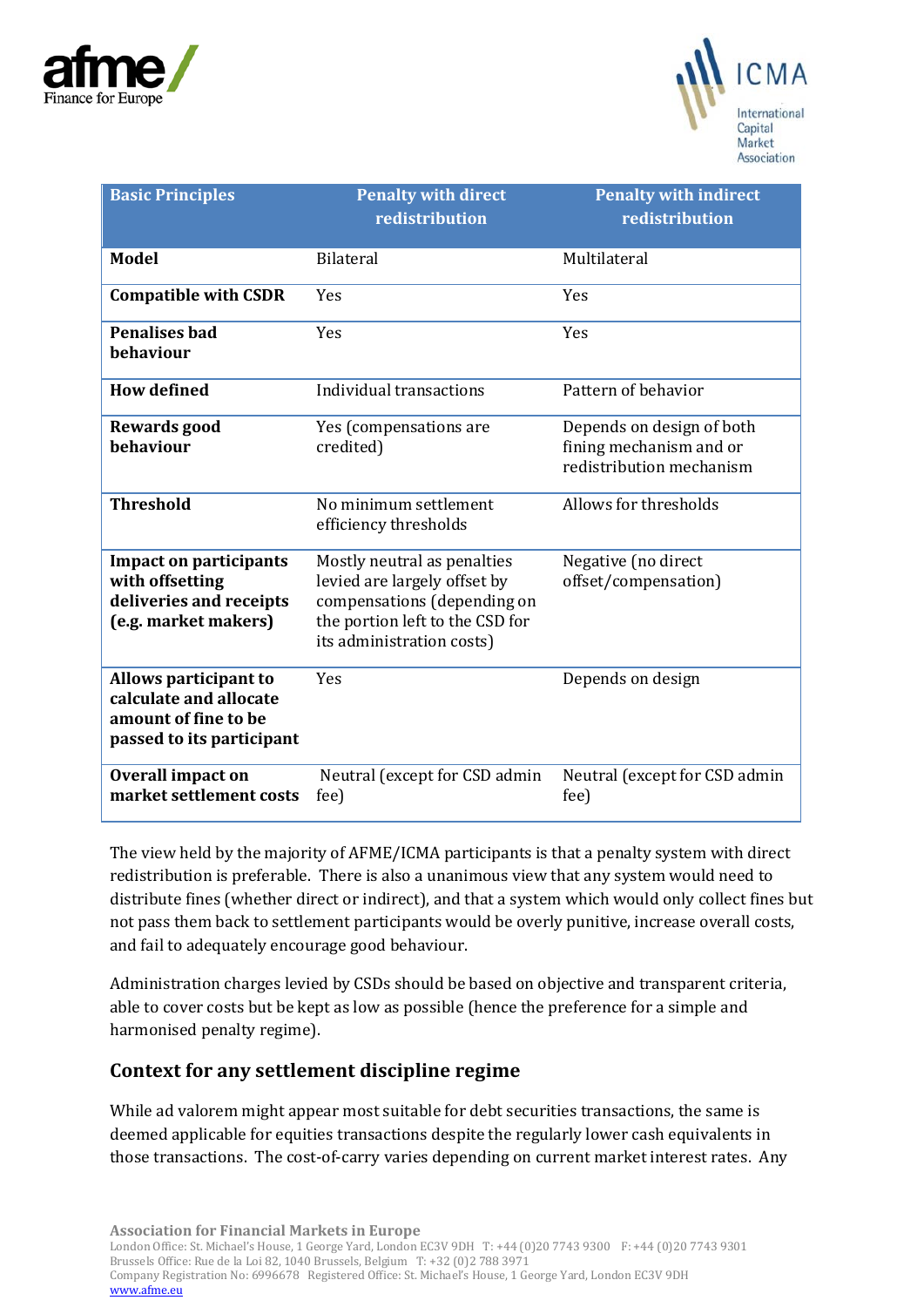



settlement discipline regime should take into account this existing natural market deterrent. This suggests in particular that penalty rates should vary with interest rates.

# **Collection of fines**

Another element of Article 7(15b) requires ESMA to define how late settlement fines should be collected. Here a distinction should be made between collection of fail fines based on a net or on a gross basis.

Net collection:

• Consideration of failing instructions in a security in one account as a whole against available position in the account (under conditions – see matrix below)

Gross collection:

• Consideration of each individual failing transaction

Currently both systems exist in Europe. Maintaining choice for CSDs to retain existing infrastructure does not harmonise the process across Europe. A lack of harmonisation in settlement fine regimes will be inefficient for all participants active in multiple markets and especially those participating in T2S.

The below offers a few thoughts on the different models:

| <b>Basic Principles</b>                                 | <b>Net Model</b>                                                                                                                                                                                    | <b>Gross Model</b>                                                                                                                |
|---------------------------------------------------------|-----------------------------------------------------------------------------------------------------------------------------------------------------------------------------------------------------|-----------------------------------------------------------------------------------------------------------------------------------|
| <b>Number of Fines to be</b><br>applied                 | Medium – application only on<br>failing net missing amount, per<br>account (see below)                                                                                                              | High - every failing settlement                                                                                                   |
| <b>Calculation of basis for</b><br>late settlement fine | Consideration of all of the<br>failing deliveries and<br>receipts:                                                                                                                                  | Consideration of all the failing<br>deliveries and application of<br>fines to each failing transaction                            |
|                                                         | offset by available position<br>in participants and clients<br>accounts (if any and if the<br>available stock has not<br>been put under any<br>protection measure as the<br>use of the Hold option) | - no offset by available<br>position                                                                                              |
|                                                         | define the correct" net<br>missing quantity" to be<br>considered for fails; a<br>reference price will be<br>used to calculate the                                                                   | - no calculation of net missing<br>quantity of security (fine is<br>based only on transaction<br>quantity; a reference price will |

**Association for Financial Markets in Europe**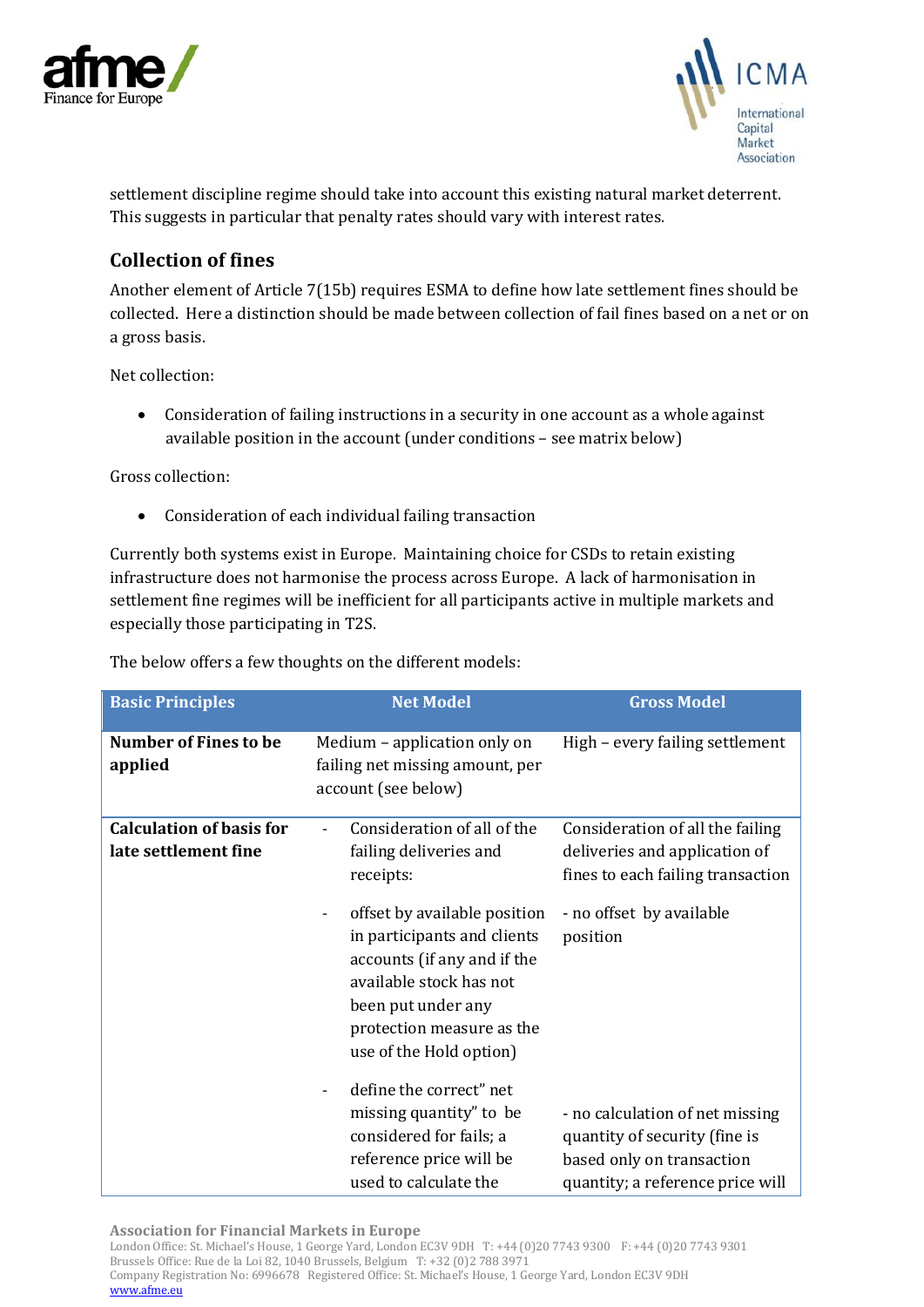



| <b>Basic Principles</b>                        | <b>Net Model</b>                                                                                                                                                    | <b>Gross Model</b>                                                                                                                                               |
|------------------------------------------------|---------------------------------------------------------------------------------------------------------------------------------------------------------------------|------------------------------------------------------------------------------------------------------------------------------------------------------------------|
|                                                | amount                                                                                                                                                              | be used to calculate the<br>amount)                                                                                                                              |
| <b>CSD</b> participant<br>development required | Participants receive fines<br>linked to the real missing                                                                                                            | Participants to pass on<br>fines/compensations received<br>from CSD to their own clients.                                                                        |
|                                                | quantity for each account they<br>have in the CSD                                                                                                                   |                                                                                                                                                                  |
|                                                | Participants to replicate the<br>regime applied by the CSD (to<br>calculate a net position per<br>client on their books)                                            | Participants to build pass-on<br>functionality, but no need to<br>replicate the regime applied by<br>the CSD (no need to calculate a<br>net position per client) |
|                                                | The total of penalties<br>/compensations levied by the<br>CSD to Participants may be<br>different from what is levied on<br>underlying clients                      | The total of penalties/<br>compensations levied by the<br>CSD to Participants is passed<br>on to underlying clients                                              |
| Potential complexity of<br>the mechanism       | CSDs should also consider, for<br>each participant's account,<br>failing receipts in addition to<br>failing deliveries and<br>potentially the available<br>position | CSD should consider all failing<br>deliveries;                                                                                                                   |
|                                                |                                                                                                                                                                     | - to apply a fine to the<br>participant at fault for each<br>transaction                                                                                         |
|                                                |                                                                                                                                                                     | - to pass on each fine as a<br>compensation to the non                                                                                                           |
|                                                |                                                                                                                                                                     | defaulter participant (the                                                                                                                                       |
|                                                |                                                                                                                                                                     | counterparty in the<br>transaction)                                                                                                                              |
| <b>Transparency of client</b>                  | Positions of multiple fails for                                                                                                                                     | Penalties are linked to                                                                                                                                          |
| of CSD Participant                             | different clients included to<br>calculate "net missing<br>quantity".                                                                                               | individual settlement<br>transactions.                                                                                                                           |
| <b>Compatible with</b><br>distribution model   | Indirect redistribution                                                                                                                                             | Direct redistribution                                                                                                                                            |

The view held by the majority of AFME/ICMA participants is that the gross model is preferable.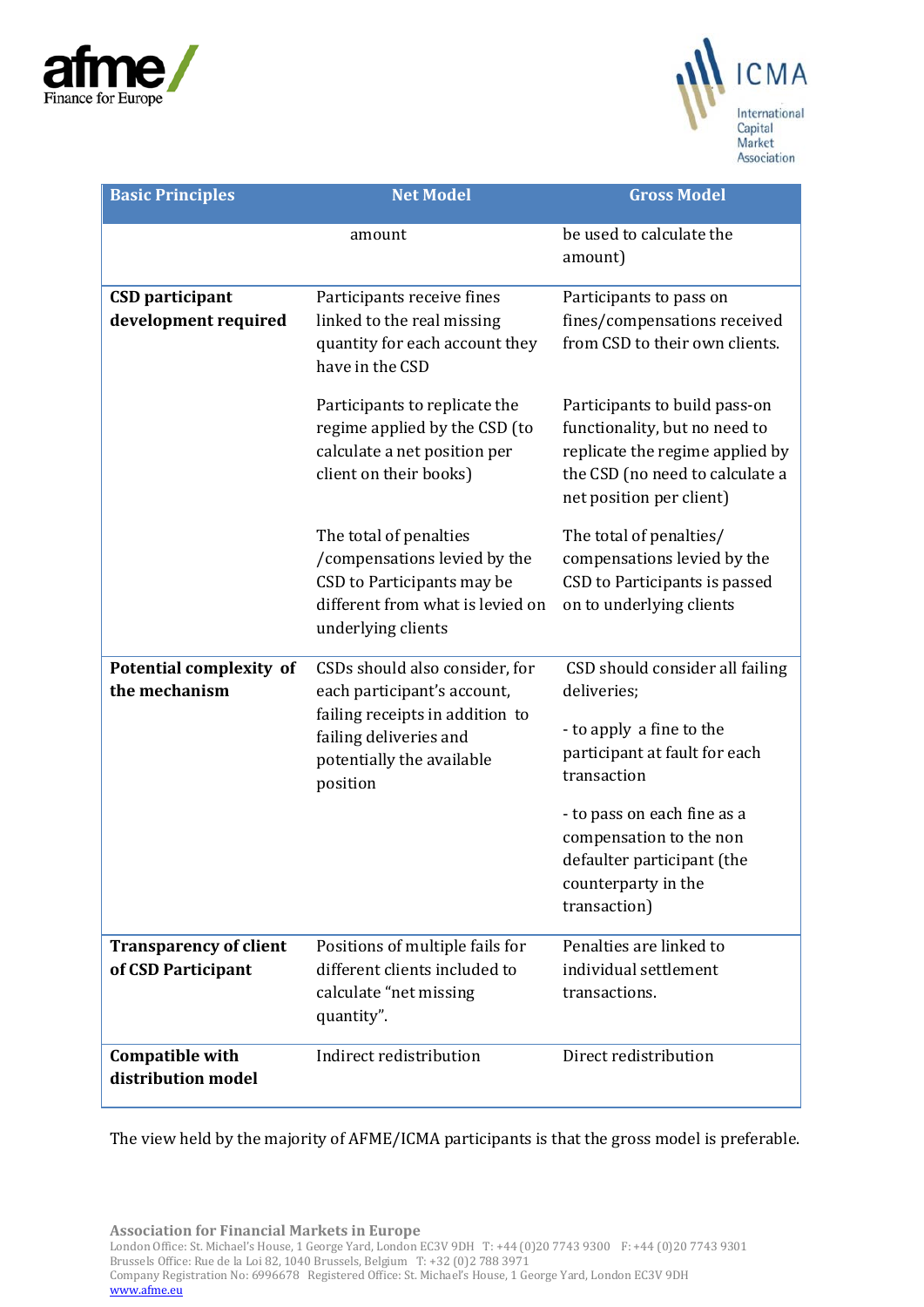



AFME recognises that both net and gross systems are used in markets today. Whichever system is decided on by ESMA, it is vital that the settlement fines can be easily identified and passed on to the ultimate offender. The complexity of build for each system should be discussed carefully with CSDs, especially in the run up to joining T2S, and it is essential that systems are harmonised across markets to avoid duplication of build/different treatment. Whichever route is chosen, participants should never face uncertainty as to which transaction has incurred a penalty and which has not.

# **Other considerations**

On a related note we would like to highlight that ESMA in preparation of its Draft Standards should ensure that late settlement fines can only be charged to failing transactions which have been "matched" at the CSD applying the fine (matched being agreement between two participants of economic terms of trade and availability of resources to allow settlement). Only then will a CSD know if a transaction is a valid instruction from a participant or whether some elements are still under discussion between the counterparties. In this context AFME, in its response to the May 2014 consultation paper, recommended that ["…transactions with a T+2 or longer settlement cycle should match by ISD-1 end of business day, while for transactions with ISD with T+1 or T+0 settlement cycle, the trade should match on ISD. This would include the sending of instructions as early in the lifecycle as possible to enable the matching process at the CSD / T2S..."]. It should be noted that in the scenario where a transaction matches trades match post ISD, the settlement discipline regime should apply a principle whereby the party instructing and matching last should be penalised.

#### **Timing aspects of the implementation**

We are in broad agreement with the objective of CSDR to introduce a harmonised settlement fines regime across Europe. Ideally this would also be structured simply and efficiently providing certainty to market participants about the type of regime they can expect when accessing the securities market in Europe.

As a general consideration ESMA will be aware that the industry, as well as a number of CSDs, is currently preparing for migration to T2S as of June 2015. Imposing further requirements on them at this stage may put the migration of several infrastructures to T2S at risk. In addition, T2S is designed to provide sufficient Fail Reason Codes for transactions which could be used as basis for any settlement fine calculation in order to avoid the wrong party being penalised.

Any European solution should be built and implemented once only (there are 24 different CSDs are migrating to T2S, potentially creating 24 different settlement regimes). The alternative is significant additional infrastructure build and related costs to CSDs and market participants. We would like to reiterate, that any system implemented by CSDs or T2S would have to be replicated by CSD participants to reconcile and verify the penalties calculated by the CSD in order to forward those costs to underlying clients.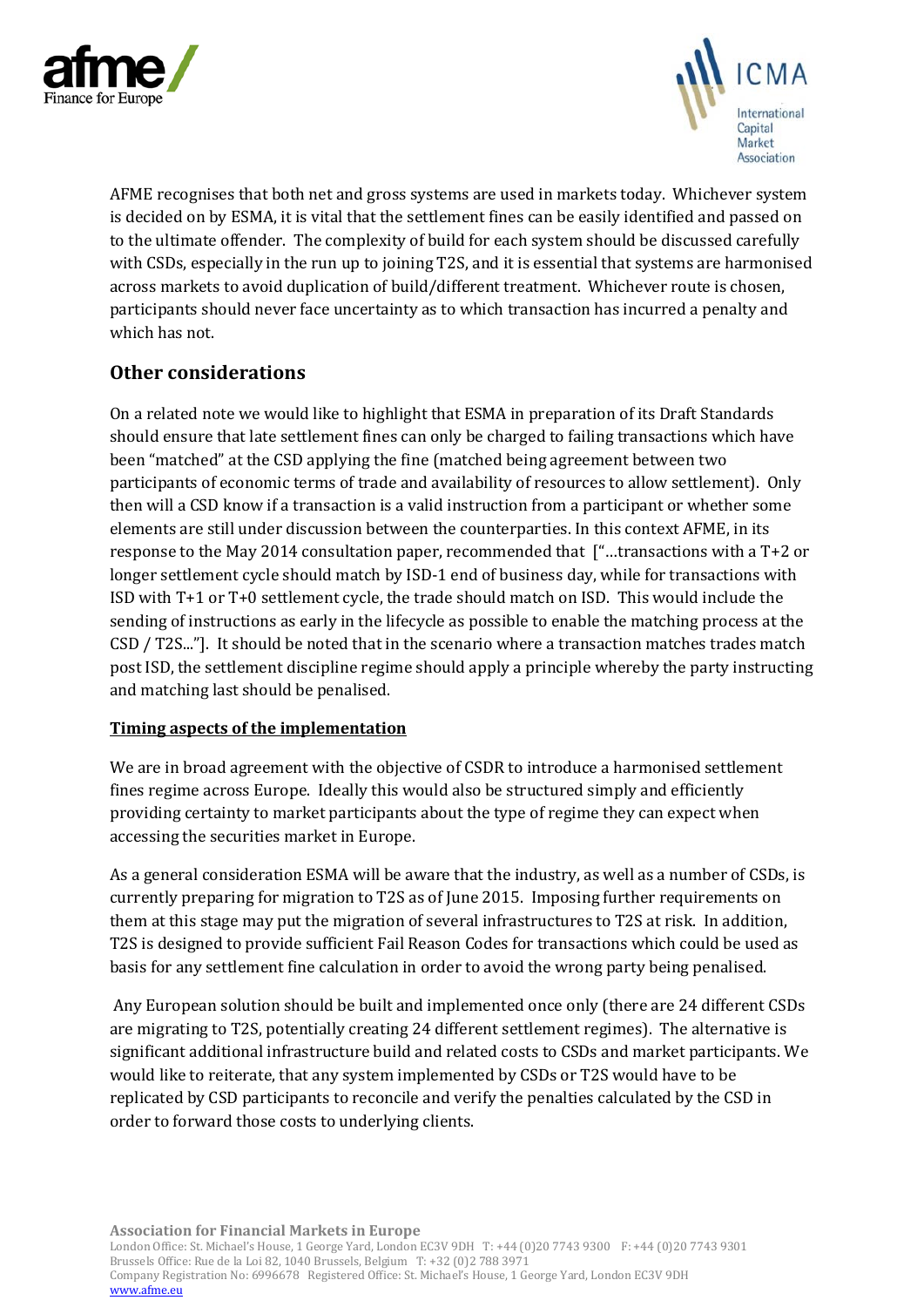



#### **Clarifications on variable fines charged to participants**

We have noted ESMA's consideration for an increase or decrease of settlement fines depending on the performance of the participant. We believe that such measures would not target the right participant in the securities chain and render the system overly complex. It should be highlighted that this is not an accepted market practice today and members are not aware of a settlement system that allows for increases or decreases applied to individual participants based on their past settlement performance. Variable fines will generate complexities and inconsistencies in chains of transactions, and are also difficult to manage in the case that a trading party uses an intermediary to access a settlement system.

### **Conclusion**

Industry participants welcome the initiative for a settlement fines regime. This paper should be seen as a contribution to the debate as to the best design for such a regime.

In order for such system to achieve the ultimate goal of increased settlement efficiency, the majority of AFME and ICMA members believe that such a system should be designed to fulfil the following criteria:

- Fines should be calculated to cater for the actual cost of the fail
- Fines should be calculated ad valorem, not with a flat fee
- Fines should only be levied on "matched" transactions
- When calculating fines the authorities and CSDs should consider a system that is not overly complex to build and run
- The system should allow for a direct redistribution mechanism to the aggrieved participant, preferably through the adoption of a gross model of application of penalties
- Ability for participants to pass penalties fairly and transparently to their underlying clients that are responsible for causing the fails
- A harmonised fines regime throughout Europe
- Penalty rates should vary with interest rates in order to take into account the natural deterrent to failure.
- Participants need reliable and predictable mechanisms without increases or decreases

We hope that ESMA finds our comments useful and stand ready to discuss further any element of the above.

Yours sincerely,

Stephen Burton Asif Godall Godfried de Vidts Post Trade Secondary Market Practices Committee European Repo Council<br>Director Chair Chair Director Chair Chair AFME ICMA ICMA